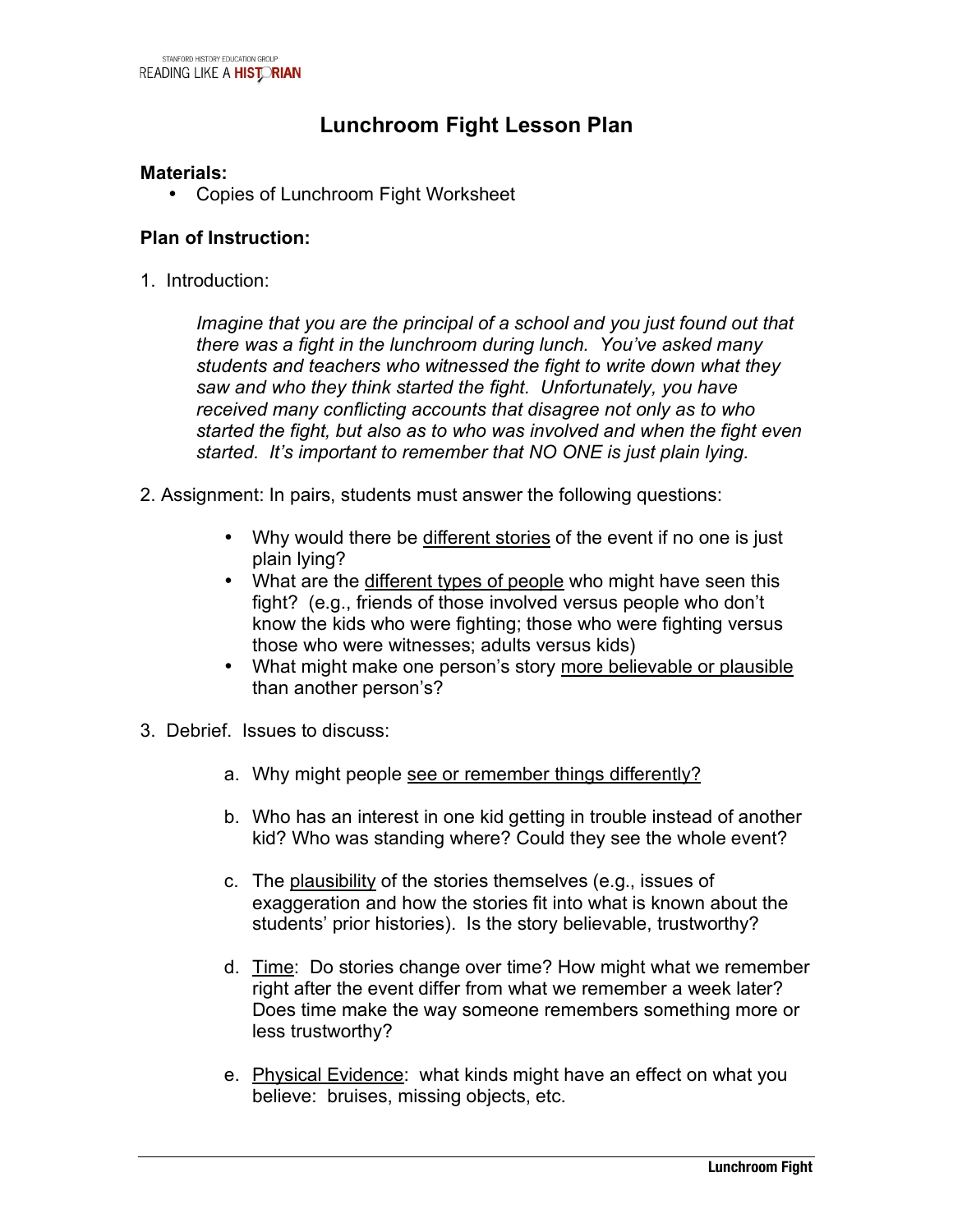f. *All of these things apply to history: How events are interpreted, remembered, explained, and judged to be trustworthy. Studying history involves considering people's perspectives and biases; evidence; trustworthiness. Similar to the principal, historians trying to figure out what happened in the past*.

© Copyright 2009, Avishag Reisman and Bradley Fogo.